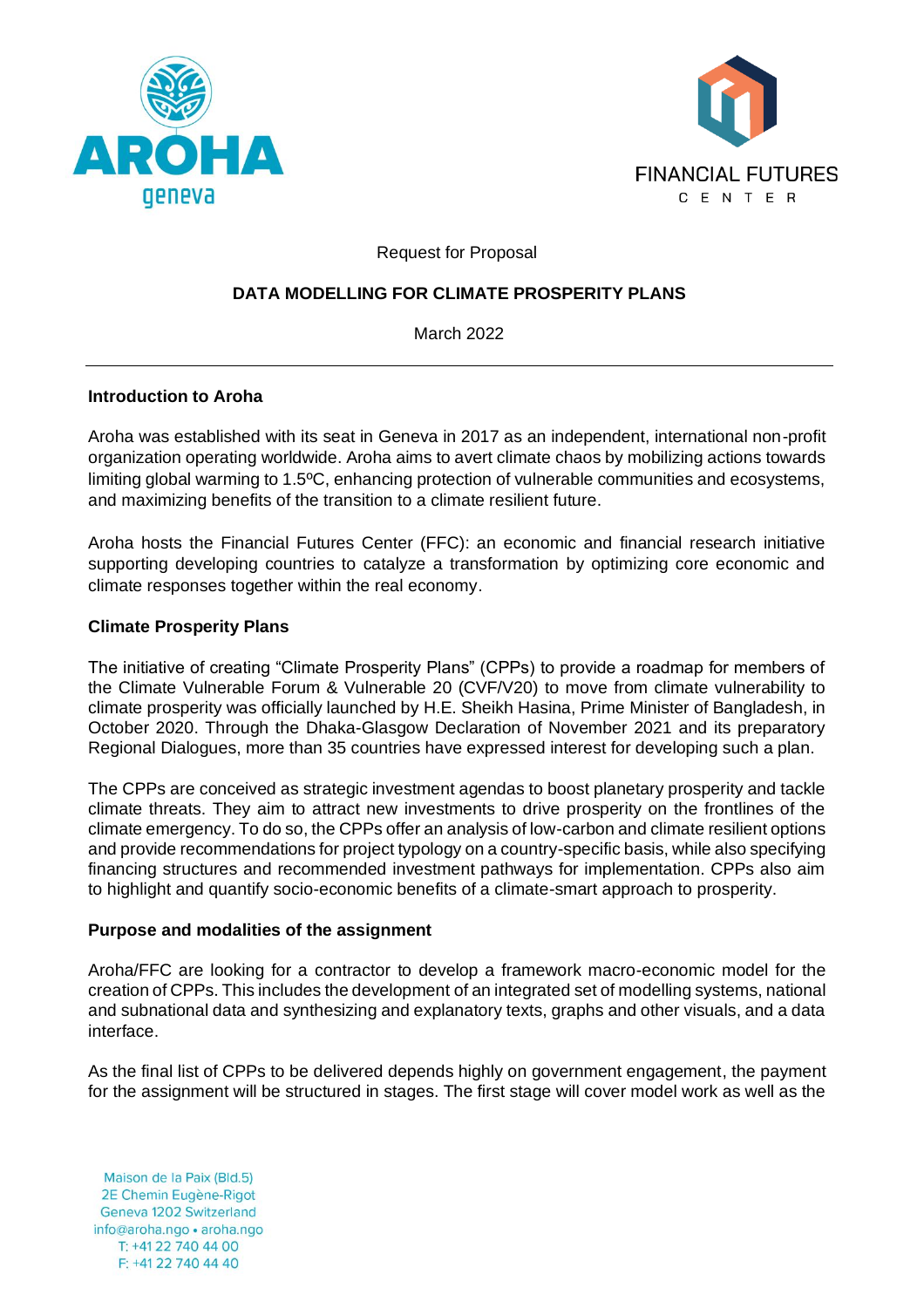

development of CPPs for three initial countries. Additional countries will be confirmed one by one thereafter in later stages.

# **Terms of reference**

Scope

- Analysis spanning 11 countries in 2022: Costa Rica, Ethiopia, Fiji, Ghana, Grenada, Guyana, Kenya, Lebanon, Maldives, Philippines, Rwanda, Senegal
- 15-20 countries in 2023, including but to be confirmed the following potential countries: Belize, Benin, Bhutan, Cambodia, Côte d'Ivoire, Democratic Republic of Congo, Dominica, Dominican Republic, Eswatini, Guatemala, Guinea, Haiti, Kiribati, Liberia, Marshall Islands, Micronesia, Morocco, Mozambique, Nepal, Nicaragua, Palau, Palestine, Samoa, Sierra Leone, Solomon Islands, Tunisia, Uganda and Vanuatu.
- Timeframes: 2020 2050 inclusive 2030 and 2040; earlier periods according to baseline needs TBD
- Simplified data interface (accessible online) with variable/parameter options to enable simulations and testing/interrogation together with policy counterparts in the CVF/V20 /Aroha/FFC CPP team and CVF government counterparts
- Iterative development and refinement of the modeling system over time

### Data and modelling

- Macro-fiscal and emissions model:
	- o Country-specific, sectoral and sub-sectoral level
	- o Responsive to simulations, inclusive outcome assessments according to different scenarios: baseline, business as usual, NDC, and government economic and fiscal targets
	- o Ability to integrate with climate resilience, renewable energy and loss and damage models (ref. below)
	- o Encompasses, among others, net exports, inflation, debt and debt sustainability, public accounts (budget, surplus, deficit), disposable income by economic groups, employment and job creation including differentiated by skill level (e.g. low-skill/highskill), foreign investment
	- o National emissions scenarios by major sectors and emissions abatement responsiveness in conjunction with climate resilience and renewable energy models
- Climate resilience model:
	- o Sectoral/sub-sectoral economic and non-economic data to subnational level per country for principal climate risks/impacts over the timeframes
	- o Responsive to simulations of the effect of different adaptation/resilience measures and investments over the timeframes
	- $\circ$  Leveraging the maximum of available Climate Vulnerability Monitor 3 data/methodologies to inform the model
	- o CVF/V20/Aroha/FFC CPP team to provide advice on adaptation/resilience measures to inform the model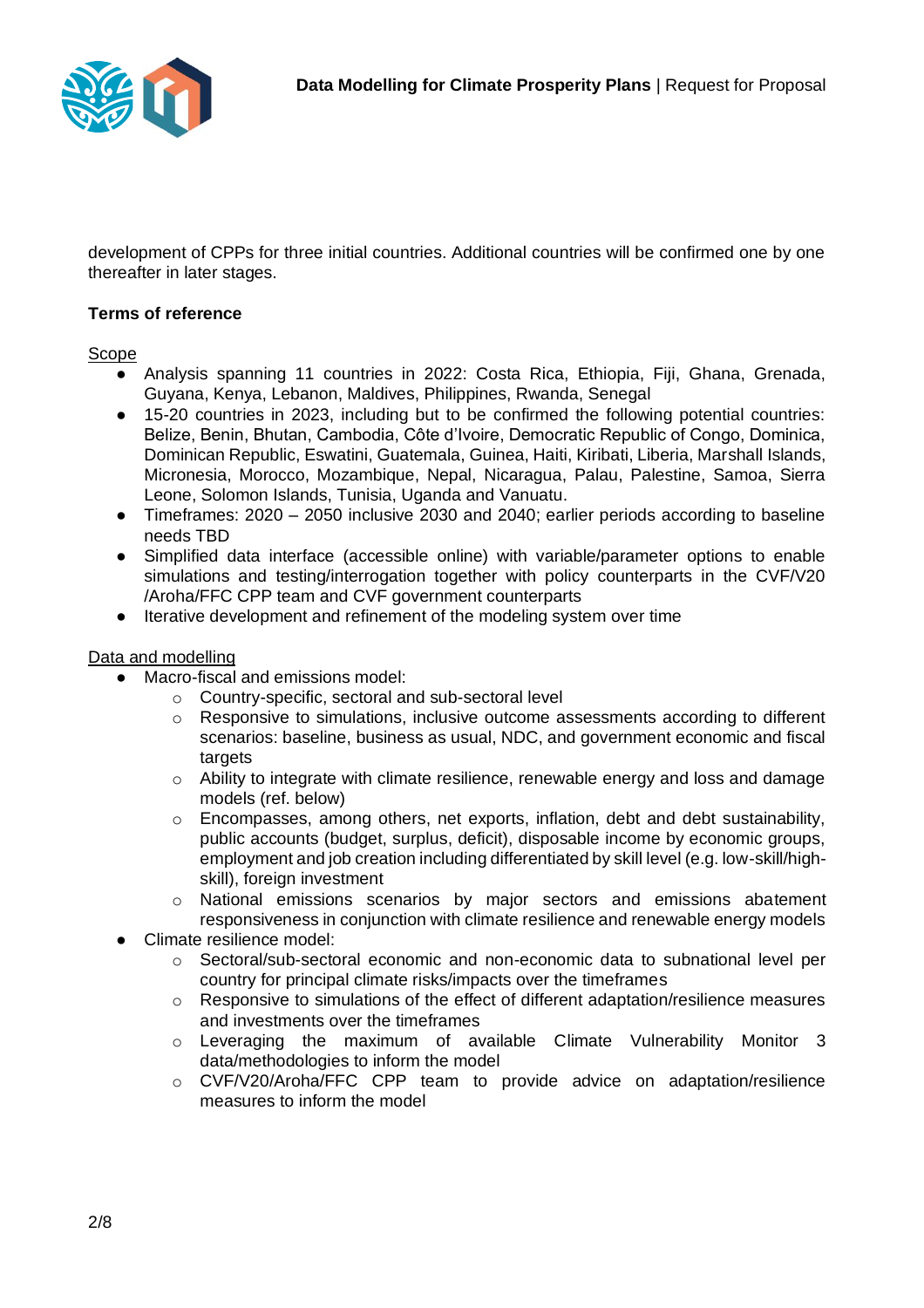

- Renewable energy model:
	- o Responsive to simulations of different scenarios of leveraging available domestic renewable energy potential through the deployment of different RE technologies and investments together with energy efficiency/conservation measures, e.g. insulation
	- o Integrates general energy production consumption model (national/subnational/sectoral level) inclusive HVAC consumption modelling and response to heat stress risk, and domestic transportation and EV mobility growth
	- $\circ$  Integration of principal health and environmental co-benefits data points/air pollution energy mix scenarios
	- $\circ$  Ability to weight theoretical maximum leveraging RE resources, with practical leveraging of resources (i.e. accounting for reasonable project and financing timelines), and socially acceptable leveraging (i.e. accounting for what types of technology deployment the government is willing to support/promote – inputs to be given by CVF/V20/Aroha/FFC CPP team)
	- o CVF/V20/Aroha/FFC CPP team to provide advice on RE investments, tech and energy efficiency measures to inform the model
- Loss and damage model:
	- o Responsive to simulations of financial protection measures against climate and disaster risk
	- o Ability to pay simulations for premiums linked to financial protection products
	- o Public expenditure analysis for financial protection measures according to different scenarios
	- o Leveraging the maximum of available Climate Vulnerability Monitor 3 data/methodologies to inform the model
	- $\circ$  CVF/V20/Aroha/FFC CPP team to provide advice on financial protection measures and strategies to inform the model

### **Award criteria**

| <b>Award criterion</b>                                                                                                                            | <b>Maximum score</b> | <b>Minimum</b><br>score/Threshold |
|---------------------------------------------------------------------------------------------------------------------------------------------------|----------------------|-----------------------------------|
| Technical award criteria (quality of the<br>proposal), including the following sub-criteria:                                                      | 70                   | 35                                |
| Suitability of proposal to Aroha/FFC needs<br>$\bullet$<br>and solutions to potential challenges facing<br>Aroha/FFC.                             | 10 points            | 5 points                          |
| Understanding of the concept, purpose and<br>$\bullet$<br>scope of the CPPs and suitability of the<br>proposed contribution to such plans.        | 10 points            | 10 points                         |
| Suitability of the proposal to respond to the<br>$\bullet$<br>macro-economic modelling needs of the<br>CPPs, including the integration of climate | 20 points            | 10 points                         |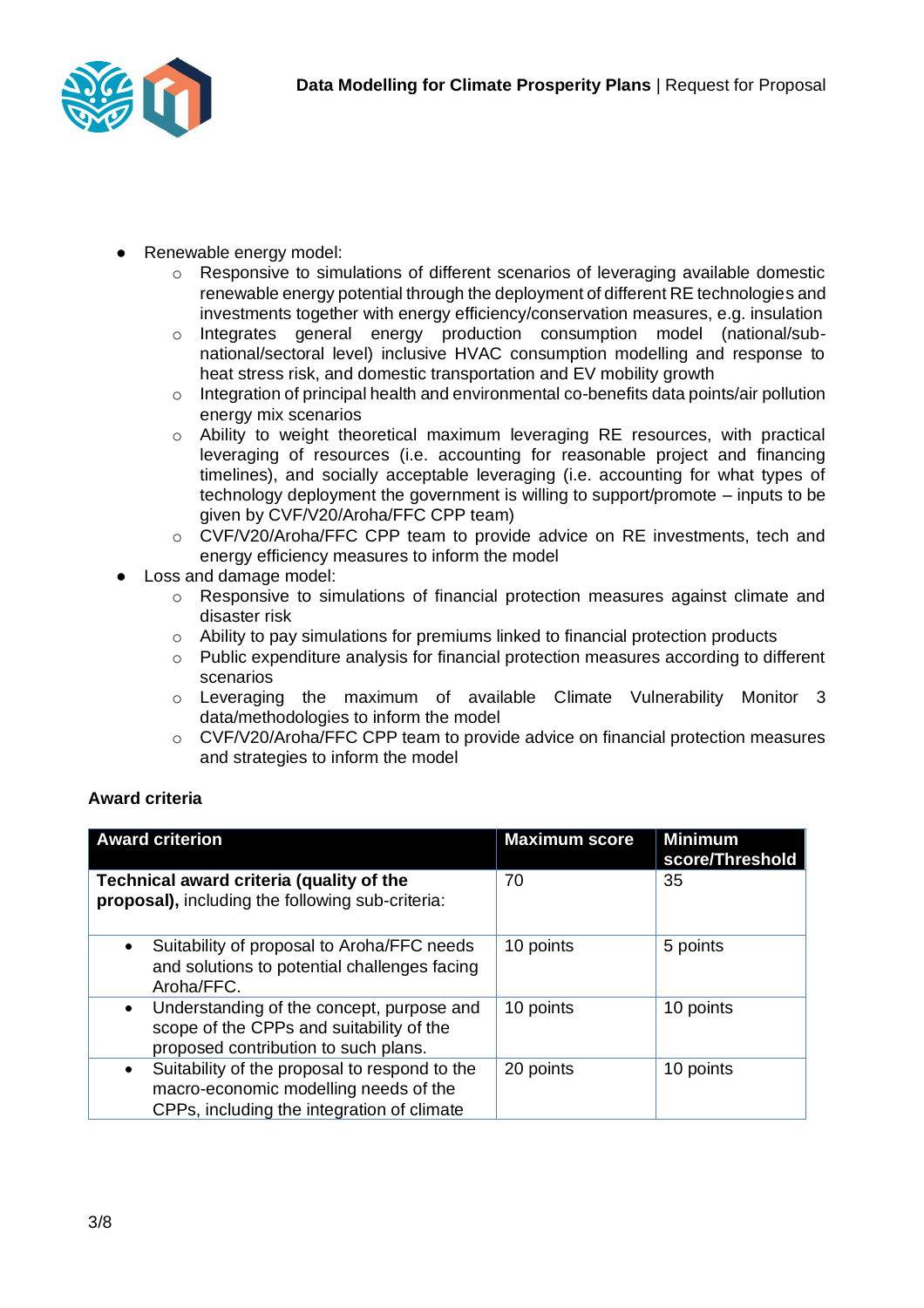

|              | resilience, renewable energy and loss and<br>damage models.                                                                                                                  |           |          |
|--------------|------------------------------------------------------------------------------------------------------------------------------------------------------------------------------|-----------|----------|
| $\bullet$    | Adaptability of the proposed model to<br>country-specific contexts, including flexibility<br>of indicators and (sub-)sectors available for<br>modelling for a given country. | 20 points | 5 points |
|              | Suitability of the proposal for integration into<br>a standardized process of CPP<br>development.                                                                            | 10 points | 5 points |
| <b>Price</b> |                                                                                                                                                                              | 30        |          |
| <b>Total</b> |                                                                                                                                                                              | 100       |          |

### Minimum score per technical award criterion (threshold):

Proposals scoring less than 50% of the maximum score for any technical award criterion will be considered of insufficient quality and rejected.

#### Minimum total score for technical award criteria (threshold):

Proposals scoring less than 50% will be deemed to be of insufficient quality and eliminated from further consideration.

Aroha/FFC will inform all bidders about the outcome at the end of the evaluation process.

#### Exclusion criteria

Bidders must provide a Declaration of Honor (see Annex 1), duly signed and dated, including a statement that they are not in any of the situations listed in EU Directive 2014/24. Bidders may be excluded from participation in the present procurement procedure if they are found to be in one of the situations for exclusion or fail to submit the abovementioned declaration.

### **How to submit a proposal**

Proposals need to be submitted to the following address: [procurement@aroha.ngo.](mailto:procurement@aroha.ngo) The deadline for submission is **28.03.2022** at **17:00 CET**.

The proposal should clearly state the following bidder information:

- Official name
- Official address
- Official legal form or sole expert status
- Designated contact point

The proposal should contain both a technical proposal (including the demonstration of understanding of the assignment, the deliverables, and the proposed methods) and a financial proposal that accounts for a payment structure in stages as described above. It must also include the signed Declaration of Honor (Annex 1).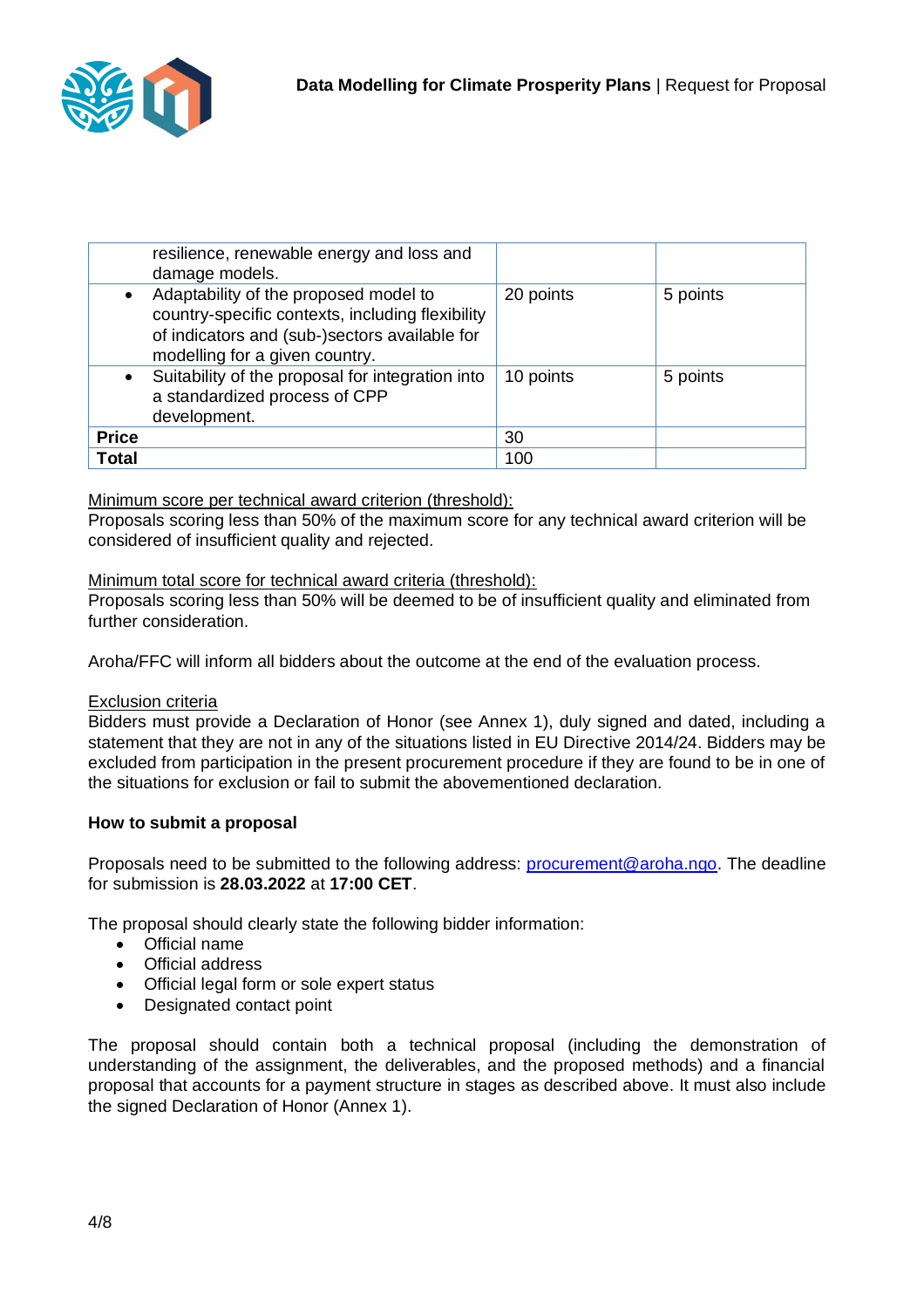

Any questions regarding the assignment must be sent to **[procurement@aroha.ngo](mailto:procurement@aroha.ngo)** before 25.03.2022.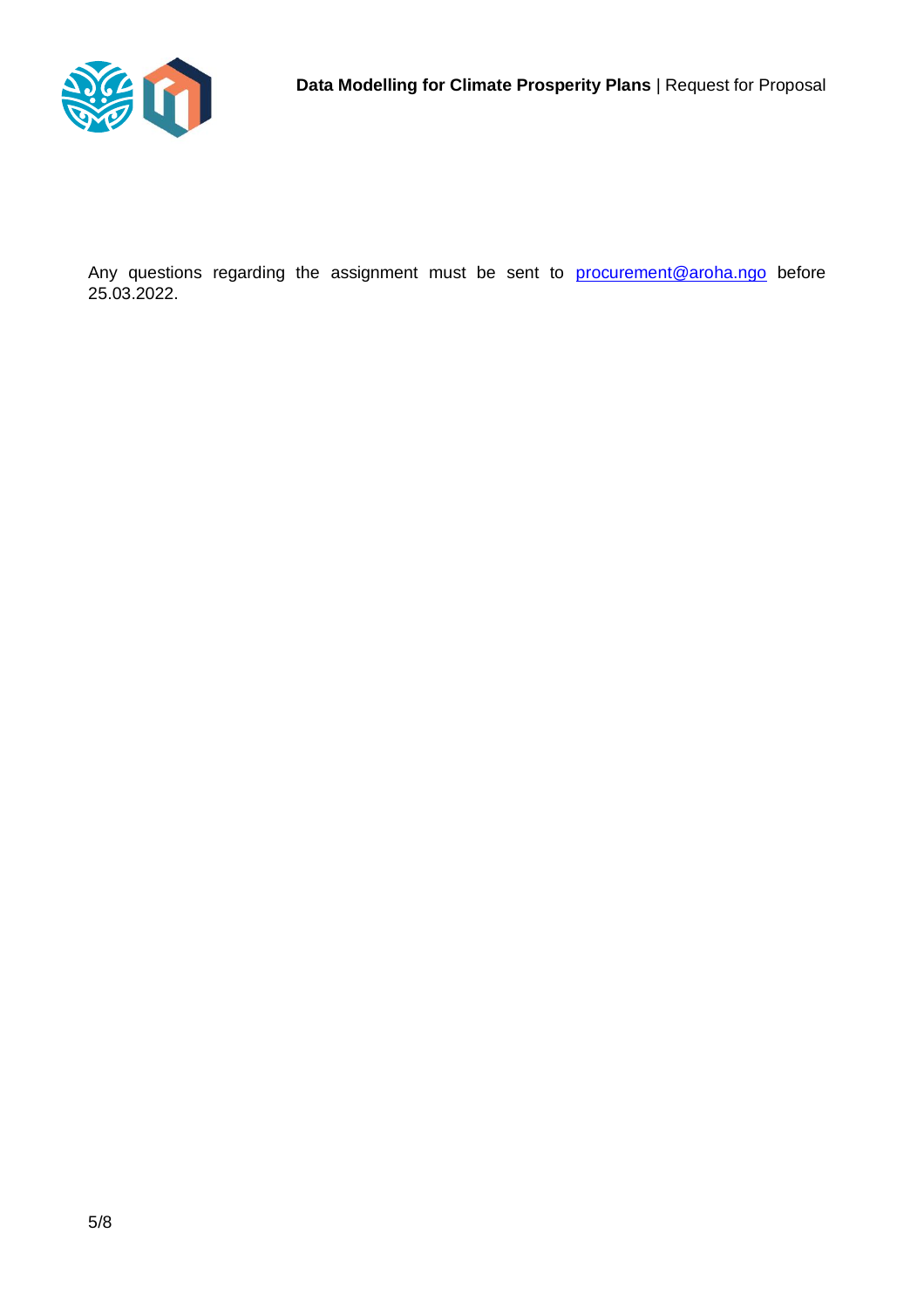



### Annex 1

# **DECLARATION ON HONOUR REGARDING EXCLUSION CRITERIA**

# **Declaration on honour**

The undersigned [*insert name of the signatory of this form*], representing:

Full official name: Official legal form: Statutory registration number**:**  Full official address: VAT registration number: ('the **Organisation**')

# **I – Situations of exclusion**

| (1) declares that the above-mentioned Organisation is in one of the following<br>situations:                                                                                                                                                                                                                                                                                                                                                                                                                      | <b>YES</b> | <b>NO</b> |
|-------------------------------------------------------------------------------------------------------------------------------------------------------------------------------------------------------------------------------------------------------------------------------------------------------------------------------------------------------------------------------------------------------------------------------------------------------------------------------------------------------------------|------------|-----------|
| (a) it is bankrupt, subject to insolvency or winding-up procedures, its assets are<br>being administered by a liquidator or by a court, it is in an arrangement with<br>creditors, its business activities are suspended or it is in any analogous<br>situation arising from a similar procedure;                                                                                                                                                                                                                 |            |           |
| (b) it has been established by a final judgement or a final administrative decision<br>that the Organisation is in breach of its obligations relating to the payment of<br>taxes or social security contributions in accordance with the applicable law;                                                                                                                                                                                                                                                          |            |           |
| (c) it has been established by a final judgement or a final administrative decision<br>that the Organisation is guilty of grave professional misconduct by having<br>violated applicable laws or regulations or ethical standards of the profession to<br>which the Organisation belongs, or by having engaged in any wrongful<br>conduct which has an impact on its professional credibity where such conduct<br>denotes wrongful intent or gross negligence, including, in particular, any of the<br>following: |            |           |
| (i) fraudulently or negligently misrepresenting information required for the<br>verification of the absence of grounds for exclusion or the fulfilment of eligibility or<br>selection criteria or in the performance of a contract or an agreement;                                                                                                                                                                                                                                                               |            |           |
| (ii) entering into agreement with other parties with the aim of distorting<br>competition;                                                                                                                                                                                                                                                                                                                                                                                                                        |            |           |
| (iii) violating intellectual property rights;                                                                                                                                                                                                                                                                                                                                                                                                                                                                     |            |           |
| (iv) attempting to influence the decision-making process of the contracting<br>authority during the award procedure;                                                                                                                                                                                                                                                                                                                                                                                              |            |           |
| (v) attempting to obtain confidential information that may confer upon it undue<br>advantages in the award procedure;                                                                                                                                                                                                                                                                                                                                                                                             |            |           |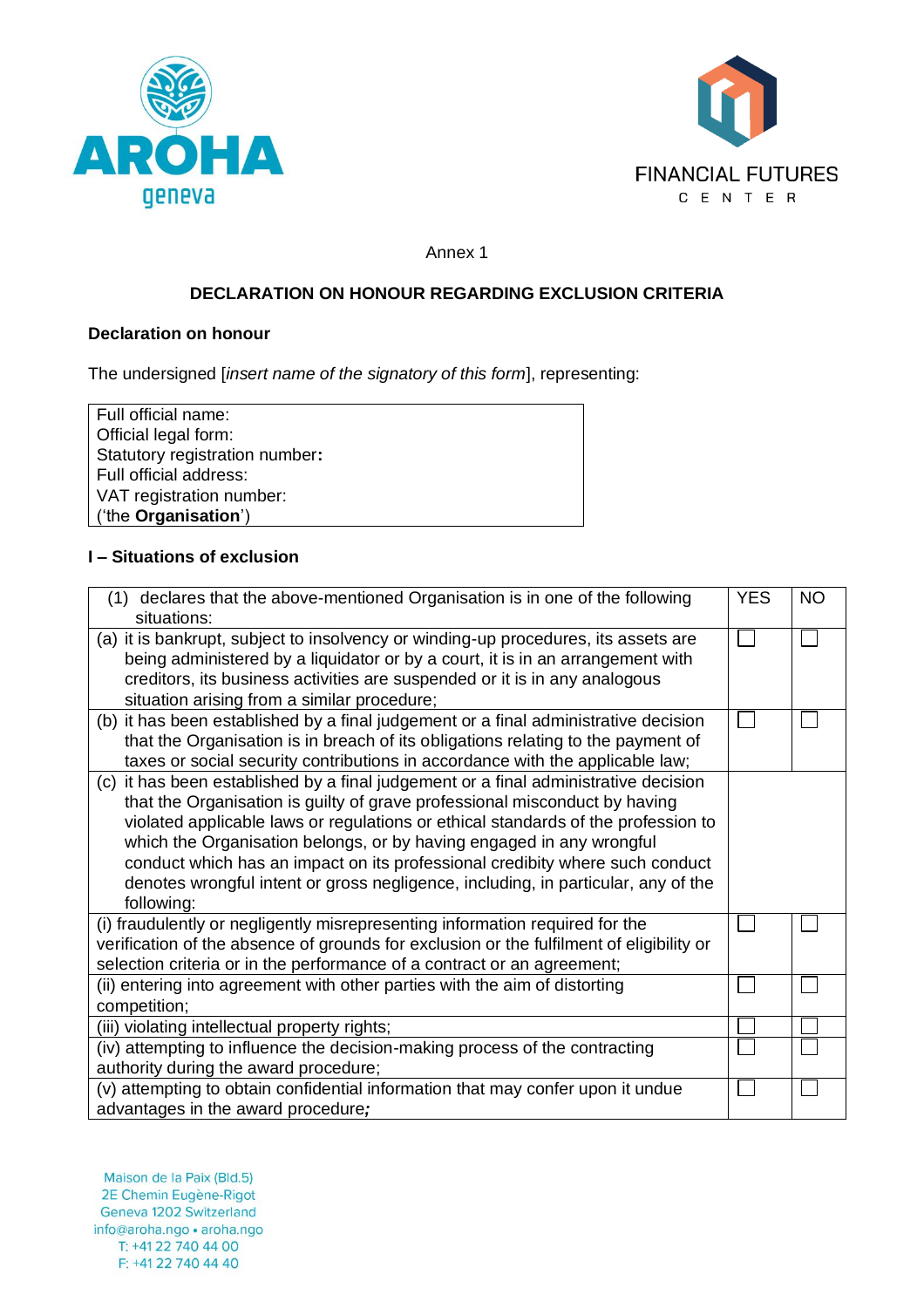

| (d) it has been established by a final judgement that the Organisation is guilty of     |  |
|-----------------------------------------------------------------------------------------|--|
| any of the following:                                                                   |  |
| (i) fraud, as defined in applicable laws and regulations;                               |  |
| (ii) corruption, as defined in applicable laws and regulations;                         |  |
| (iii) conduct related to a criminal organisation;                                       |  |
| (iv) money laundering or terrorist financing, as defined in applicable laws and         |  |
| regulations;                                                                            |  |
| (v) terrorist offences or offences linked to terrorist activities, or inciting, aiding, |  |
| abetting or attempting to commit such offences;                                         |  |
| (vi) child labour or other offences concerning trafficking in human beings as           |  |
| defined in applicable laws and regulations;                                             |  |
| (e) it has been established by a final judgment or final administrative decision that   |  |
| the Organisation has created an entity under a different jurisdiction with the          |  |
| intent to circumvent fiscal, social or any other legal obligations in the               |  |
| jurisdiction of its registered office, central administration or principal place of     |  |
| business.                                                                               |  |

### **II – Situations of exclusion concerning natural or legal person with power of representation, decision-making or control over the legal Organisation and beneficial owners**

| (2) declares that a natural or legal person who is a member of the<br>administrative, management or supervisory body of the Organisation, or<br>who has powers of representation, decision or control with regard to the<br>above-mentioned Organisation (this covers e.g. company directors,<br>members of management or supervisory bodies, and cases where one<br>natural or legal person holds a majority of shares) is in one of the<br>following situations: | YES | N/A |
|--------------------------------------------------------------------------------------------------------------------------------------------------------------------------------------------------------------------------------------------------------------------------------------------------------------------------------------------------------------------------------------------------------------------------------------------------------------------|-----|-----|
| Situation (c) above (grave professional misconduct)                                                                                                                                                                                                                                                                                                                                                                                                                |     |     |
| Situation (d) above (fraud, corruption or other criminal offence)                                                                                                                                                                                                                                                                                                                                                                                                  |     |     |
| Situation (e) above (creation of an entity with the intent to circumvent legal<br>obligations)                                                                                                                                                                                                                                                                                                                                                                     |     |     |

# **III – Remedial measures**

If the Organisation declares one of the situations of exclusion listed above, it must indicate measures it has taken to remedy the exclusion situation, thus demonstrating its reliability. This may include e.g. technical, organisational and personnel measures to prevent further occurrence, compensation of damage or payment of fines or of any taxes or social security contributions. The relevant documentary evidence which illustrates the remedial measures taken must be provided in annex to this declaration. This does not apply for situations referred in point (d) of this declaration.

# **IV – Evidence upon request**